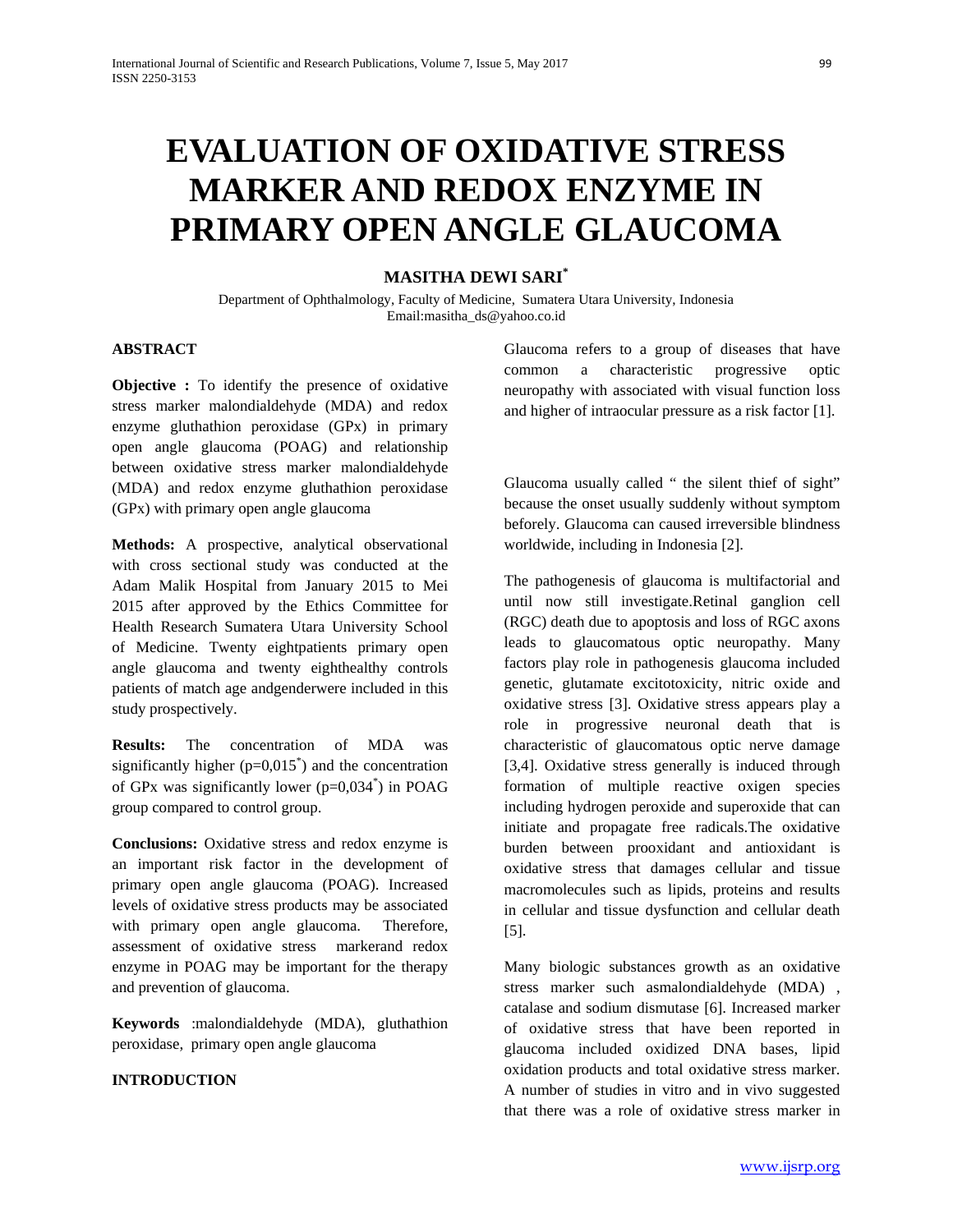glaucoma patient[5,7]. Haefiger et al reported destroyed oxidized DNA in trabecular meshwork change of matrix extracellular regulate and cytokine in glaucoma patients[7]. Flammer reported the destroyed of DNA in trabecular meshwork was higher in glaucoma patients compared to normal subjects[8].

The relationship between oxidative stress marker with glaucoma has already been reported. Flammer reported the concentration of oxidative nucleotide modification (8-OH-dG) in trabecular meshwork with glaucoma patients were correlated with the higher of intraocular pressure and decreased of visual field. Faschinger et al reported there was a positive correlation between malondialdehyde (MDA) in aquous humor glaucoma patients compared to normal subjects[7,8,9].

From these studies, the aim of the current study was to evaluate stress oxidative marker malondialdehyde (MDA)) and redox enzyme gluthathion peroxidase (GPx) in primary open angle glaucoma (POAG) and investigate the relationship between oxidative stress marker and POAG

# **MATERIALS AND METHODS**

#### Subjects

This was a prospective, cross sectional study comprising twenty eightpatientspatients with primary open angle glaucoma and twenty eightcontrolsubjects as the same age range and sex were included in this study.These subjects were recruited consecutively at Haji Adam Malik Hospital North Sumatera, Indonesia. Ethical approval was obtained from University Sumatera Utara Ethics Committee. A written consent was obtained from all patients by the researchers.

All subjects underwent ophthalmologic examination included measured of best corrected visual acuity (BCVA), intraocular pressure by Goldman applanation tonometry and slitlamp examination, gonioscopic (Carl Zeiss Meditec AG, Jenna, Germany), visual field with Octopus 301 and reliable SAP, optic disc with direct funduscopy (Neitz,Japan).

Inclusion criteria: We included patients and healthy subjects who fulfilled the following criteria : age older > 40 years old, POAG patients was diagnosed based on presence of an open iridocorneal angle, the characteristic appearance of glaucomatous optic neuropathy such as enlargement of optic cup disc ratio, focal thinning of neuroretinal rim and corresponding visual field defects with Octopus 301(Haag-Streit, Interzeag International AG, Schlieren, Switzerland) and elevated intraocular pressure .

Exclusion criteria :The exception criteria included patient with cataract, ocular infection, retinopathy, taking medication as steroid and had systemic diseases such as diabetes mellitus and hypertension.

## Blood Sampling

Venous blood specimens were collected from the antecubital vein into evacuated tubes 5 cc. Plasma samples obtained by centrifugation 3500 rpm. The collected venous blood were stored at  $4^0C$ , supernatants keep in  $-20^{\circ}$ C and determination of the samples occurred within 3 months.

#### Laboratory Analysis

# **Malondialdehyde Assay**

The activity of malondialdehyde (MDA) was determined by using OXIS MDA (Biotxytech). MDA was measured as thiobarbituric acid reacting substance (TBARS) production in the following manner. 0,1 ml of sample was added to a 1;1;1 (Vol/vol/vol) solution of trichloroacetic acid (15%,wt/vol),thiobarbituric acid (0,375%,wt/vol), and hydrochloric acid (0,25M). The mixture was heated at  $100^0$  C for 30 min. The mixture was immediately cooled and then centrifuged (3500 g for 5 min) to remove undissolved materials. Then theabsorbance at 586 nm was determined. The amount of TBARS was calculated from comparison with authenthicmalondialdehyde[10,11].

#### **Gluthathione Peroxidase Assay**

The activity of GPx was determined according to the method by Paglia and Valentine using RANSEL kit. GPx was determined spectrophotometrically by coupling the oxidation of gluthathione and NADPH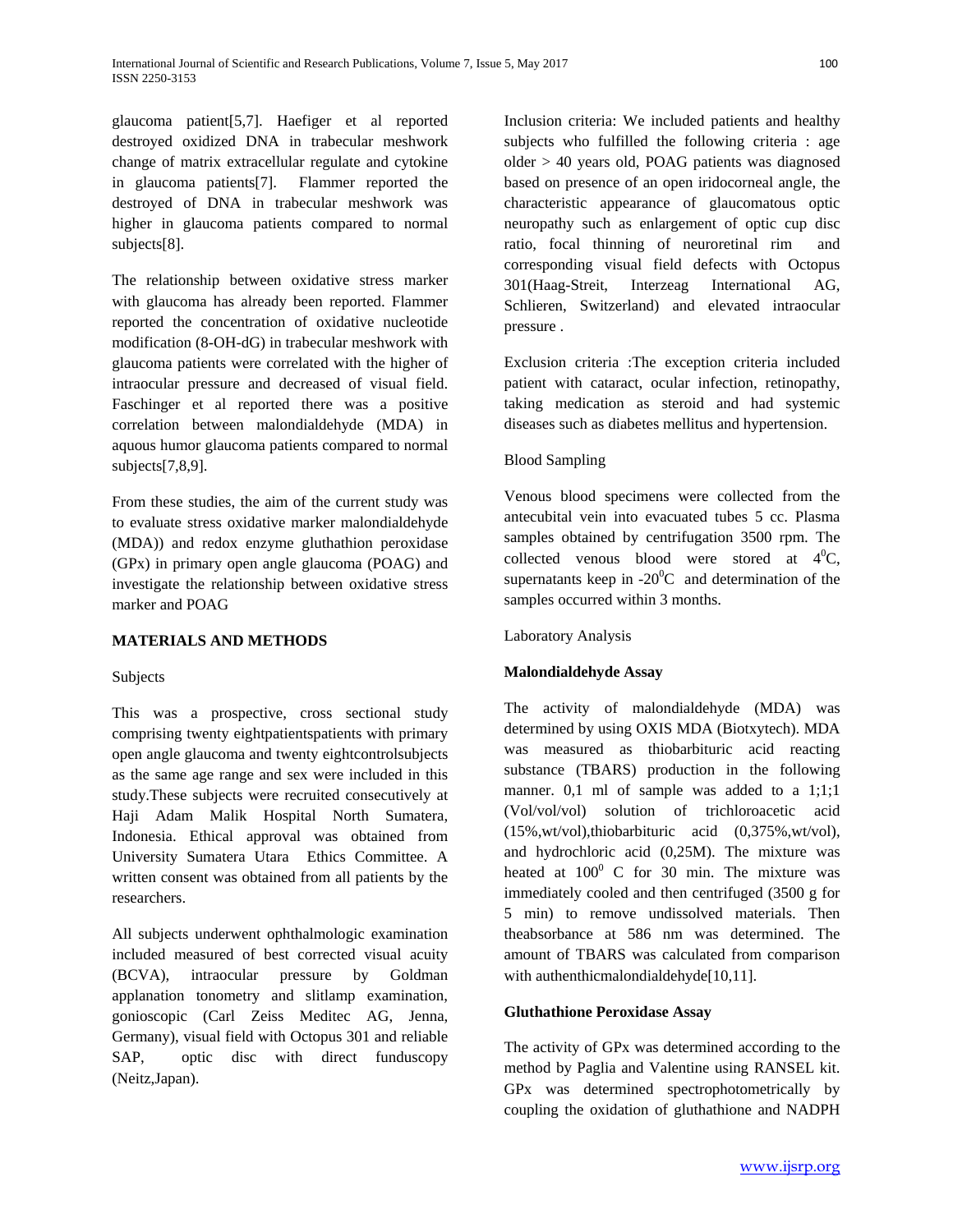using GR. Briefly, 1 ml of assay mixture contains optimized concentrations of the following chemicals : 0,5M K2HPO4 (pH 7.0),2,5mM EDTA, 0,18U/ml GR, 100 mMgluthathione and 10 mMreduced NADPH and tissue extract 0,5mL was added in the spectrophotometer cuvette along with 0,1mL cumenehydroperoxide, a suitable substrate for GP.The mixture was placed into a 1 mL cuvette and read with Shimadzu UVPC 2100 spectrophotometer set at 340 nm at  $37^{\circ}$ C. All chemicals were from Randox Laboratory Ltd[12].

## Statistical Analysis

The collected data write in the research publication and keep in the computer. The collected data keeped in computer analysed by using the statical software. To compare quantitative variables between the two groups, unpaired t-test was used. Statistical analyses were performed with SPSS 19,0 and the level significance was P< 0,05 in all statistical test.

## **RESULTS**

The study was conducted from January 2015 to May 2015 in 28 primary open angle glaucoma patients and 28 healthy patients **Table 1.The demographic parameters from 28 primary open angle glaucoma patientsand 28healthy control**

|                     | Primary           | Control           | P     |
|---------------------|-------------------|-------------------|-------|
|                     | open angle        | group             | value |
|                     | glaucoma          |                   |       |
|                     | group             |                   |       |
| N                   | 28                | 28                |       |
| Age                 | $55,42 \pm 5,31$  | 54,92±4,24        | 0,859 |
| Sex (M/F)           | 14/14             | 15/13             |       |
|                     |                   |                   |       |
| <b>IOP</b><br>right | $22,64 \pm 8,79$  | $15,87\pm2,41$    | 0,001 |
| eye                 |                   |                   |       |
| (mmHg)              |                   |                   |       |
| IOP<br>left         | $22,37 \pm 5,52$  | $14,21 \pm 2,53$  | 0,001 |
| eye                 |                   |                   |       |
| (mmHg)              |                   |                   |       |
| Systolic            | $122,83 \pm 5,64$ | $123,70 \pm 6,31$ | 0,902 |
| blood               |                   |                   |       |
| pressre             |                   |                   |       |
| (mmHg)              |                   |                   |       |
| Diastolic           | 80,25±4,91        | $82.6 \pm 5.46$   | 0,785 |
| blood               |                   |                   |       |

| pressure<br>(mmHg) |                    |                  |       |
|--------------------|--------------------|------------------|-------|
| Serum              | $142,21 \pm 14,45$ | $146,71\pm13,27$ | 0,321 |
| glucose            |                    |                  |       |
| level              |                    |                  |       |
| (mg/dl)            |                    |                  |       |

Based on the above table appear significant difference between IOP right eye andIOP left eye in primary open angle glaucoma patients  $(p<0.05)$ compared to control groups

## **Table2. MDAlevels in primary open angle glaucoma group compared with control group**

|               | <b>MDA</b><br>(mmol/L) | P value  |
|---------------|------------------------|----------|
| POAG group    | $3.51 \pm 0.79$        | $0.015*$ |
| Control group | $2,84 \pm 0.58$        |          |

MDA :malondialdehyde

From the table 2, MDA significantly increased in POAG patients compared with control groups  $(p<0,05)$ 

# **Table3.GPxlevel in primary open angle glaucoma group compared with control group**

|                  | GPx(U/gHb)       | P value  |
|------------------|------------------|----------|
| POAG patients    | $24,52 \pm 6,13$ | $0.034*$ |
| Control patients | $30.95 \pm 4.35$ |          |

GPx :Gluthathione Peroxidase

From the table 3, GPx significantly lower in POAG patients compared with control groups  $(p<0.05)$ 

# **DISCUSSION**

Glaucoma is the second leading caused blindness after cataract in the world. Glaucoma referes to a group of diseases with optic neuropathy and decreased of visual field and higher intraocular pressure as a risk factor. Glaucoma can developed after as early as birth until older age, but the most in older people.The recent study reported 61 million people had primary glaucoma and 8,4 million people result bilateral blindness[9]. In general, glaucoma classified into three major: open angle glaucoma,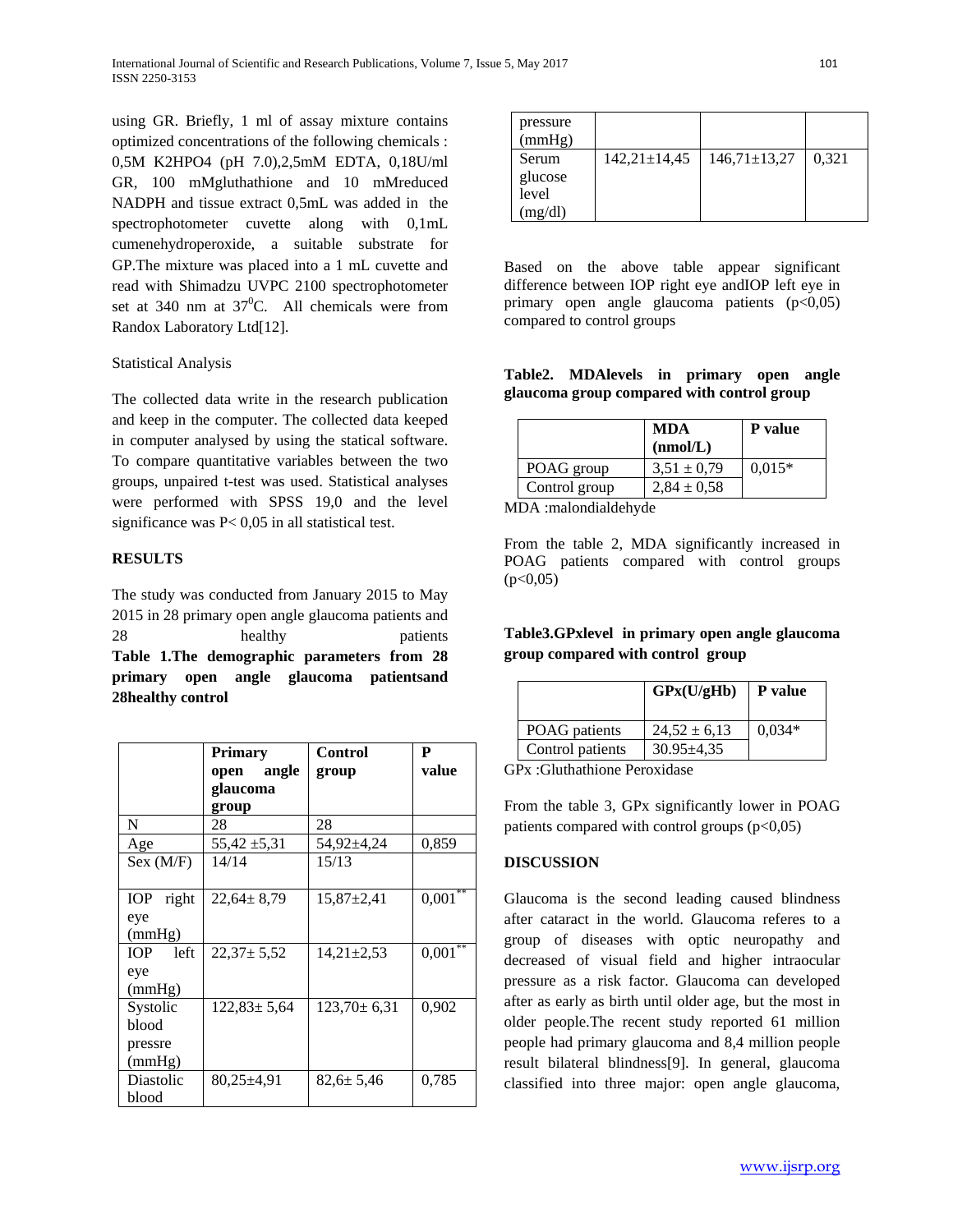closed angle glaucoma and ongenital glaucoma. Open angle glaucoma is the most type of glaucoma[10].

The pathogenesis of glaucoma is multifactorialand until now still investigate. From some literature reported glaucoma not only caused destroyed of retinal ganglion cell and its axon, but involvement optic nerve head and retina which caused blood supply decreased[13,14]. From some study also reported involvement free radical is one of pathogenesis of glaucoma, so reactive oxygen species play a role of pathogenesis of glaucoma.In ophthalmology, oxidative stress has been reported to induced the progression of cataract and diabetic retinopathy. In glaucoma, antioxidant levels decrease in aquous humor compared with normal subject. It's suggested that peroxidation involved in development of glaucoma[15].

Recent datas indicate that oxidative stress plays an important role of pathogenesis of glaucoma, but until now the mechanism is unclear. The possible caused of increased oxidative stress might be include increased of free radical or impaired antioxidant defencesystem.Free radical can reacts with macromolecules as membrane lipid, protein, DNA which can changed the structure, functional and neuronal death endly[16,17]. From one study reported that there was increased of lipid peroxidation concentrate in aquous humor, trabecular meshwork and canalissclemmi primary open angle glaucoma patients compared to controls dan the study reported lipid peroxidation caused destruction of trabecular meshwork and canalissclemmi. From one study animal trial with higher intraocular pressure reported that there was an increased of MDA levels in vitreous humor[18]. MDA is a decomposition product of peroxidized polyunsaturated fatty acids.

Based on result examination, we found that MDA plasma level was increased in primary open angle glaucomagroupcompared with control group (Table 2) and GPx level was decreased in primary open angle glaucoma group compared with control group (Table 3). This result correlated with several studies have reported lower systemic levels of antioxidants in glaucoma, that is a reduced form of gluthathione level was lower in red blood cells of glaucoma patients[13]. Faschinger et al reported there was a positive correlation between malondialdehyde (MDA) in aquous humor glaucoma patients compared to normal subjects. The systemic antioxidant capacity could reflect the local ocular redox status. In experimental studies, free radical scavengers effectively prevented glaucomatous tissue such as glutamate and IOP induced RGC death, tumor necrosis factor induced axonal injury[19]Collectively decreased levels of systemic antioxidant capacity might be in the glaucomatous TM and neuronal damage as a result of local inadequate defense against oxidative stress[20,21]. Our study demonstrated that oxidative stress marker MDA and redox enzyme GPxavailable for assessing oxidative stress in POAG, but the limitation of this study the amount of this patients little, more longer times and assessing another oxidative stress marker in primary open angle glaucoma is needed.

# **CONCLUSION**

The present study indicatesthat oxidative stress markerand redox enzyme play a role in pathogenesis of primary open angle glaucoma. Therefore, assessment of oxidative stress marker and redox enzyme in POAG may prove a valuable marker in the assessment and routine monitoring in primary open angle glaucoma. Well design, good quality prospective longitudinal trials on larger populations are therefore needed in primary open angle glaucoma and another types of glaucoma related for the therapy and prevention of glaucoma.

#### **ACKNOWLEDGMENT**

The authors are deeply indebted to Faculty of Medicine Sumatera Utara University and Adam Malik Hospital for providing equipment and scientific apparatus.

#### **CONFLICT OF INTERESTS**

The authors declare that there are no conflicts of interest

## **REFERENCES**

1. TJ,Deutsch TA. Grand MG. Intraduction to Glaucoma. .In; Lisegang, TJ, ed.Gauicoma.Basic and Clinical Science Course.San Francisco. 2009;10: p 11-4